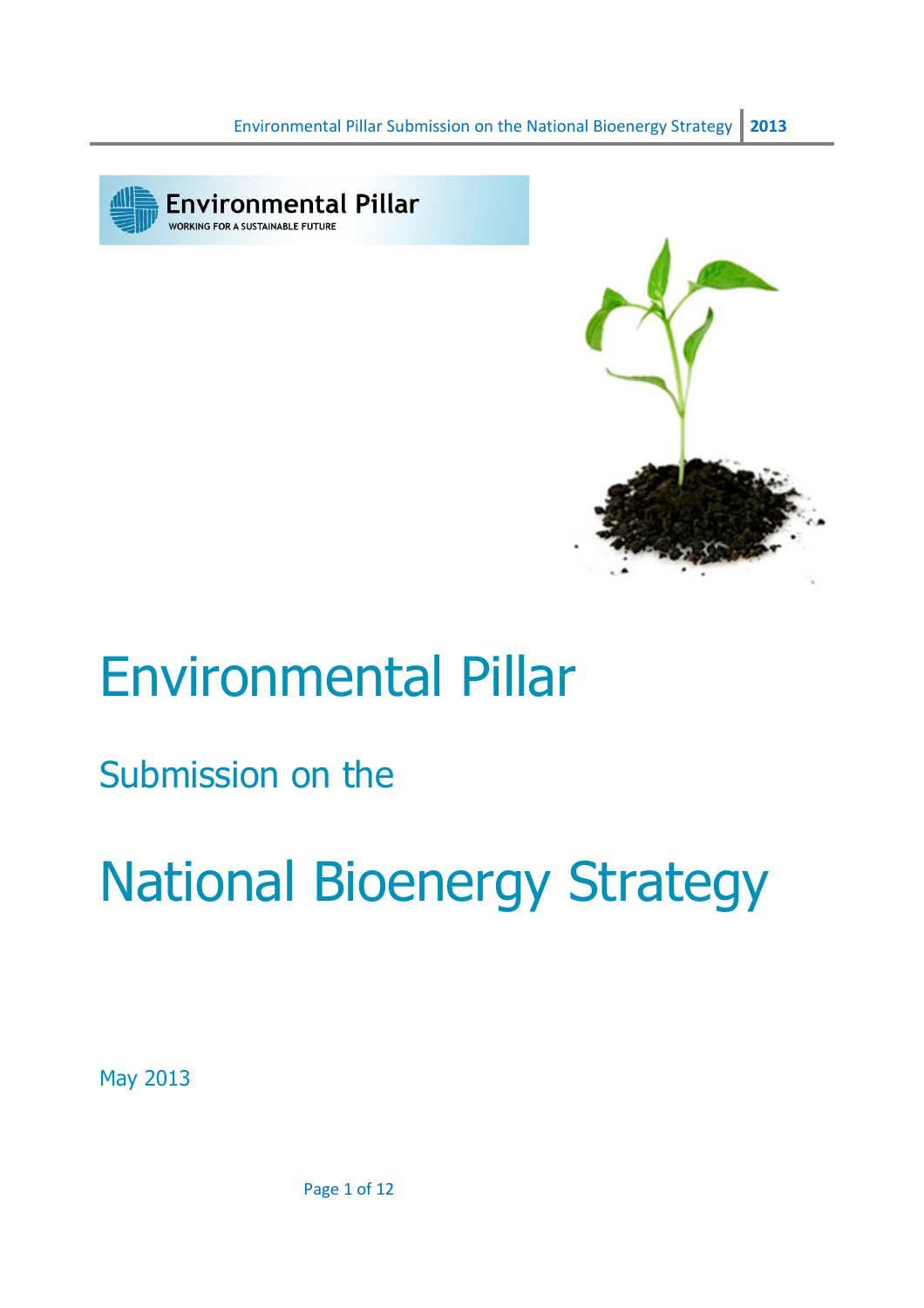#### **Introduction**

Although reductions in greenhouse gas emissions are the primary driver for bioenergy policies, the full life cycle emissions of forms of different bioenergy are not yet fully understood but are known to vary dramatically. Even where biofuels are grown on land already in cultivation, this can lead to the displacement of food crops and other land uses to natural habitats that are valuable carbon stores. Liquid biofuels for transport derived from annual crops have a less favourable CO2 balance and a higher overall environmental impact than solid biomass for electricity and heat generation from woody forestry products (WWF, 2007)1. Some dedicated bioenergy crops generate significant greenhouse gas emissions from the use of inputs such as fertilisers and pesticides, transport, processing, as well as direct or indirect land use change. As documented in the recent report, Dirtier Than Coal2, UK electricity generators are planning to switch coal-fired power plants to burning imported whole tree trunks in order to benefit from subsidies. While in the long run, biomass is considered to be carbon neutral, this use of trees releases carbon which requires many decades to be reabsorbed.

On the other hand, bioenergy produced from many kinds of wastes or harvested from sustainably managed woodlands is capable of delivering good greenhouse gas benefits (RSPB 2008)3.

Bioenergy has received strong political and financial support around the world. The theory behind this support was that bioenergy is "carbon neutral", as growing crops absorb the carbon dioxide which they later release it back into the atmosphere as they are burnt.

However the reality is often different.

 $\overline{a}$ 

- 2. RSPB, Friends of the Earth, Greenpeace, 2012, Dirtier than Coal http://www.rspb.org.uk/Images/biomass\_report\_tcm9-326672.pdf
- 3. Royal Society for the Protection of Birds (RSPB) (2008) A Cool Approach to Biofuels, Making Transport Choices that Protect the Environment, Agriculture Policy Team, Bedfordshire, UK..

<sup>1.</sup> World Wildlife Fund, 2007, Position on Biofuels in the EU, July 2007, WWF European Policy Office, Brussels, Belgium.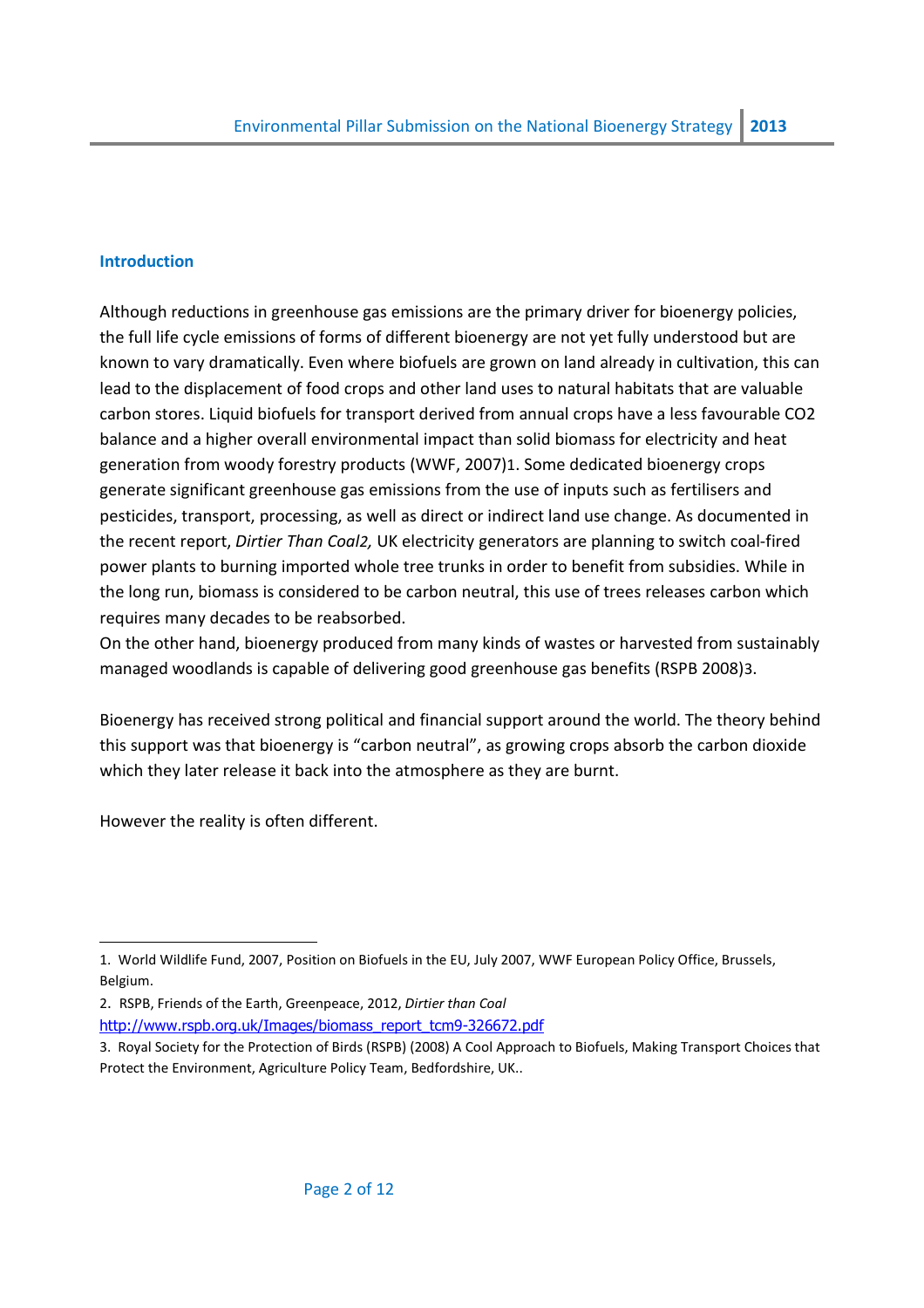#### Bioenergy and Biodiversity

The most critical factor in terms of GHG impacts is how direct and indirect land use changes affect carbon stocks. This impact has been modelled by Wise et al4 comparing the impact of carbon taxation adequate to bring about a reduction in atmospheric greenhouse gas concentrations possibly consistent with a 2°C temperature rise. The results of the modelling demonstrate the enormity of the risk bioenergy could pose to global biodiversity; see Figure 1 below. The model compares:

- a reference scenario with no particular action to reduce fossil fuel consumption (Panel A) against
- two forms of carbon tax adequate to achieve a global CO2 concentration of 450ppm
	- $\circ$  one a universal carbon tax (UCT) which would cover emissions from biomass (Panel B) and the other
	- $\circ$  a fossil fuels and industrial carbon tax (FFICT) which would only cover fossil fuel and industrial emissions (cement, etc.) (Panel C).

It predicts that a universal carbon tax (Panel B) would have a positive protective effect on natural forests and ecosystems compared to a do-nothing scenario (Panel A). However, a carbon tax on fossil fuels alone, in the absence of other measures to protect natural ecosystems would drive the complete destruction of all natural forests and indeed all natural grasslands in favour of the production of bioenergy crops (Panel C).

While the model is based on assumptions that a carbon tax would be the mechanism to meet a 450ppm CO2 concentration target, logically biofuels targets and subsidies are capable of having the same effect on land use, but without the benefit of a global control on fossil fuel emissions.

Current experience demonstrates that these risks are not merely theoretical. The EU's biofuel targets are already driving the production of palm oil for which peat-land rainforests are being cleared in South-east Asia.

l 4. Wise et al., 2009, The Implications of Limiting CO2 Concentrations for Agriculture, Land Use, Land-use Change Emissions and Bioenergy, Pacific Northwest National Laboratory http://www.globalchange.umd.edu/data/publications/PNNL-18341.pdf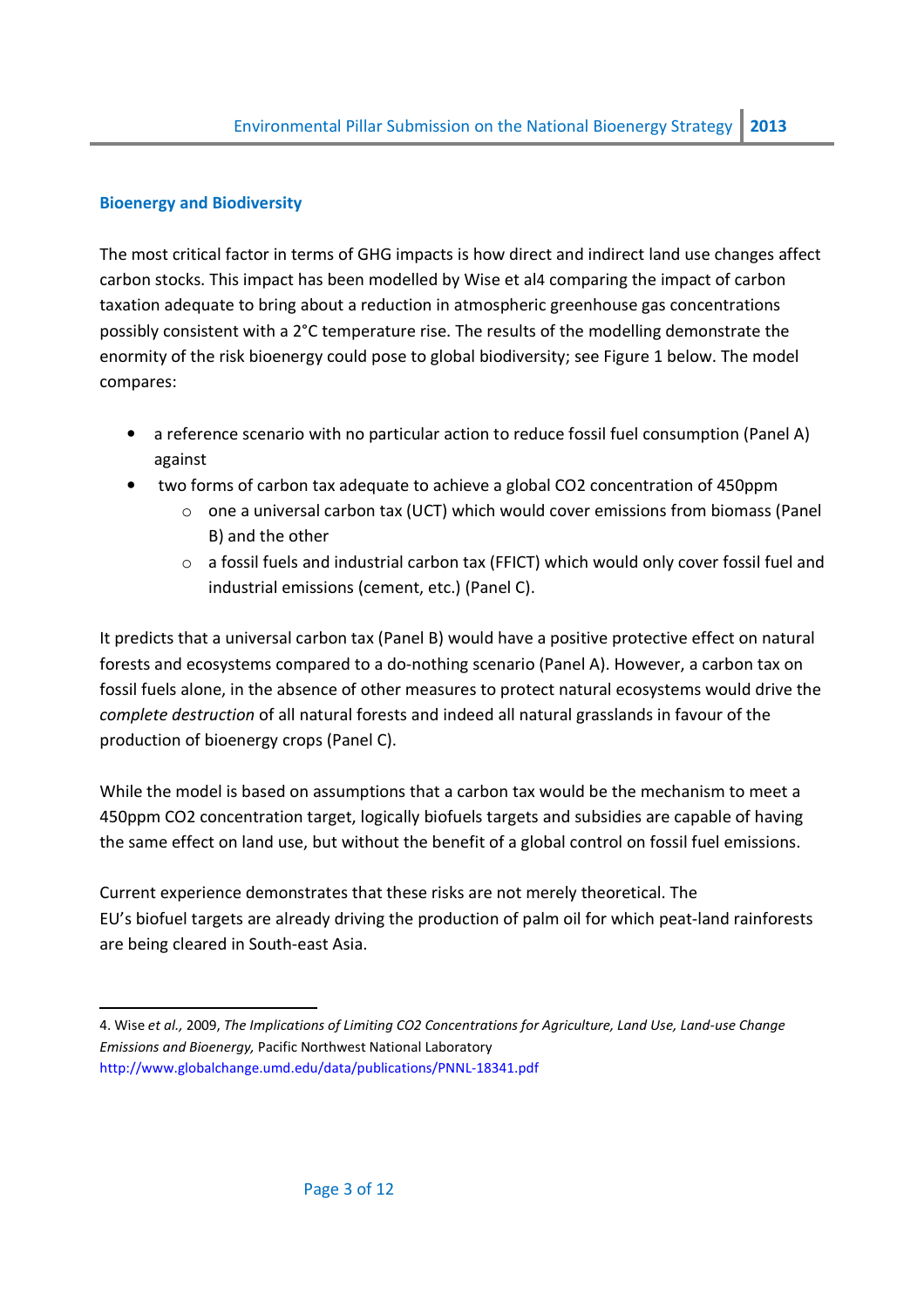

Figure 1 A comparison of the impacts of a Universal Carbon Tax (UCT) covering all emissions and a Fossil Fuel and Industrial Carbon Tax (FFICT) covering fossil fuel and industrial emissions only, demonstrating the risk to biodiversity and natural ecosystems posed by the demand for biomass to replace fossil fuels. (Wise et al., 2009)

A further potential impact of biofuel production is the removal of semi-natural connective habitats, such as hedgerows, due to intensified cultivation promoted by per hectare subsidies. In a very optimistic, best-case scenario, biofuels may play a minor role in reducing GHG emissions in some parts of the world. In a more realistic scenario, biofuels will accelerate ecosystem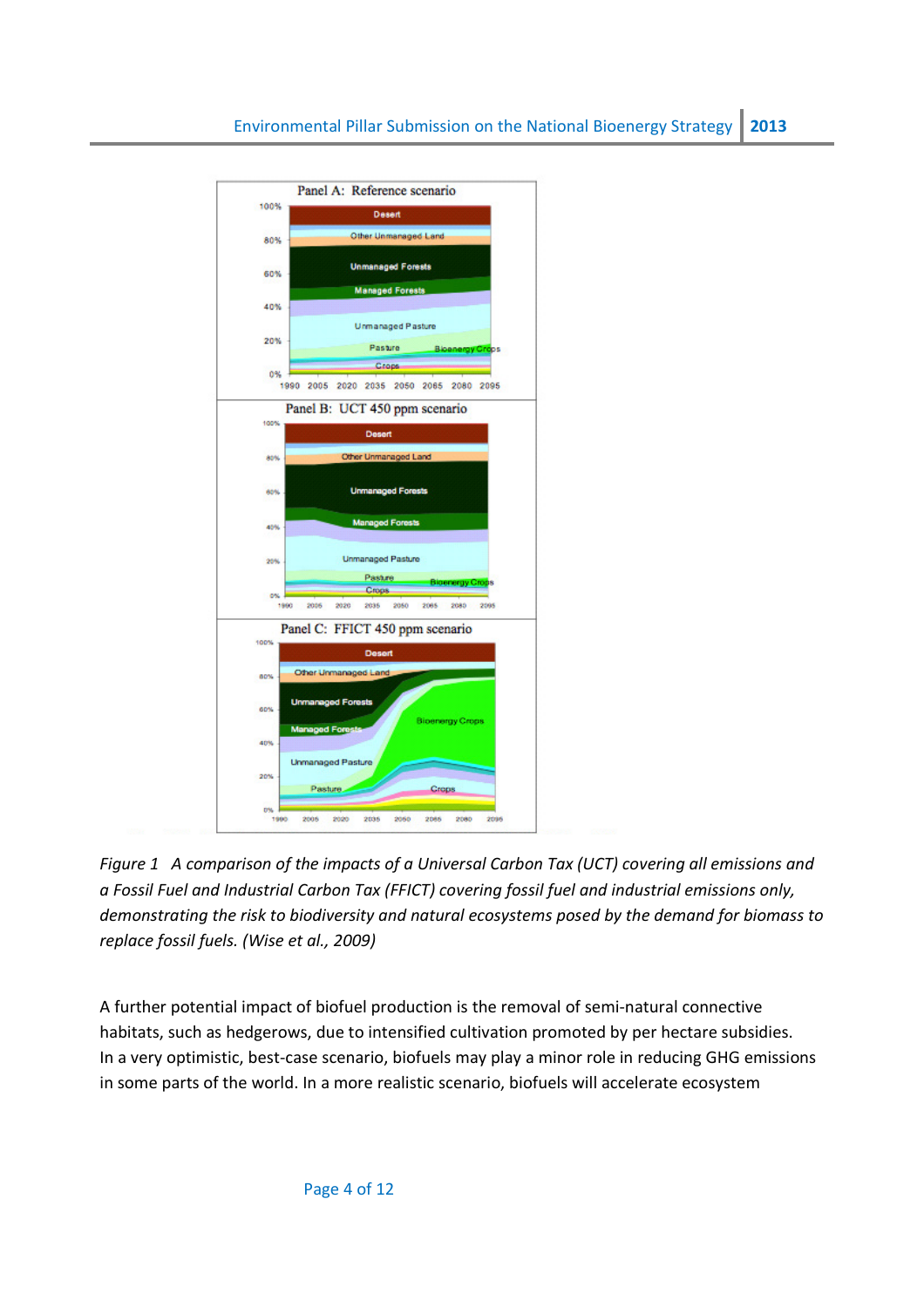breakdown on a massive scale through agricultural expansion and intensification and further drive biodiversity loss.

For generations, hedgerow management has provided domestic fuel for farmers through coppicing and other traditional practices. The biodiversity advantages of maintaining hedgerows as a domestic renewable energy source are far greater than that of annual biofuel crops. To understand the full value that hedgerows can play as an energy source and carbon sink, research is needed on the carbon sequestration potential of different hedgerow types and on the sustainable management of hedgerows.

Bioenergy policy should be developed within the context of Ireland's commitment to halting biodiversity loss in the Convention on Biodiversity. This commitment applies not only to biodiversity within Ireland but also to our impact on biodiversity in other countries.

Recommendations

- 1. Protect natural ecosystems from displaced energy demand.
- 2. Develop an integrated approach to environmental assurance for all forms of bioenergy
- 3. Shift the Policy priority from bioenergy to energy efficiency
- 4. Take no action to drive biofuel production until sustainability can be demonstratedlifecycle
- 5. Targets if any must be based on long-term sustainability criteria
- 6. Bioenergy must deliver greenhouse gas and carbon life-cycle benefits over conventional fuels
- 7. Policy and strategy on bioenergy must be subject to Strategic Environmental Assessment
- 8. Increased research into bioenergy
	- a. to examine the consequences of an expansion of bioenergy and how to prevent negative impacts, including measures to prevent indirect land-use change
	- b. to develop enhanced capacity and indicators to monitor: soil organic matter and above ground carbon stocks; and carbon sequestration of different hedgerow types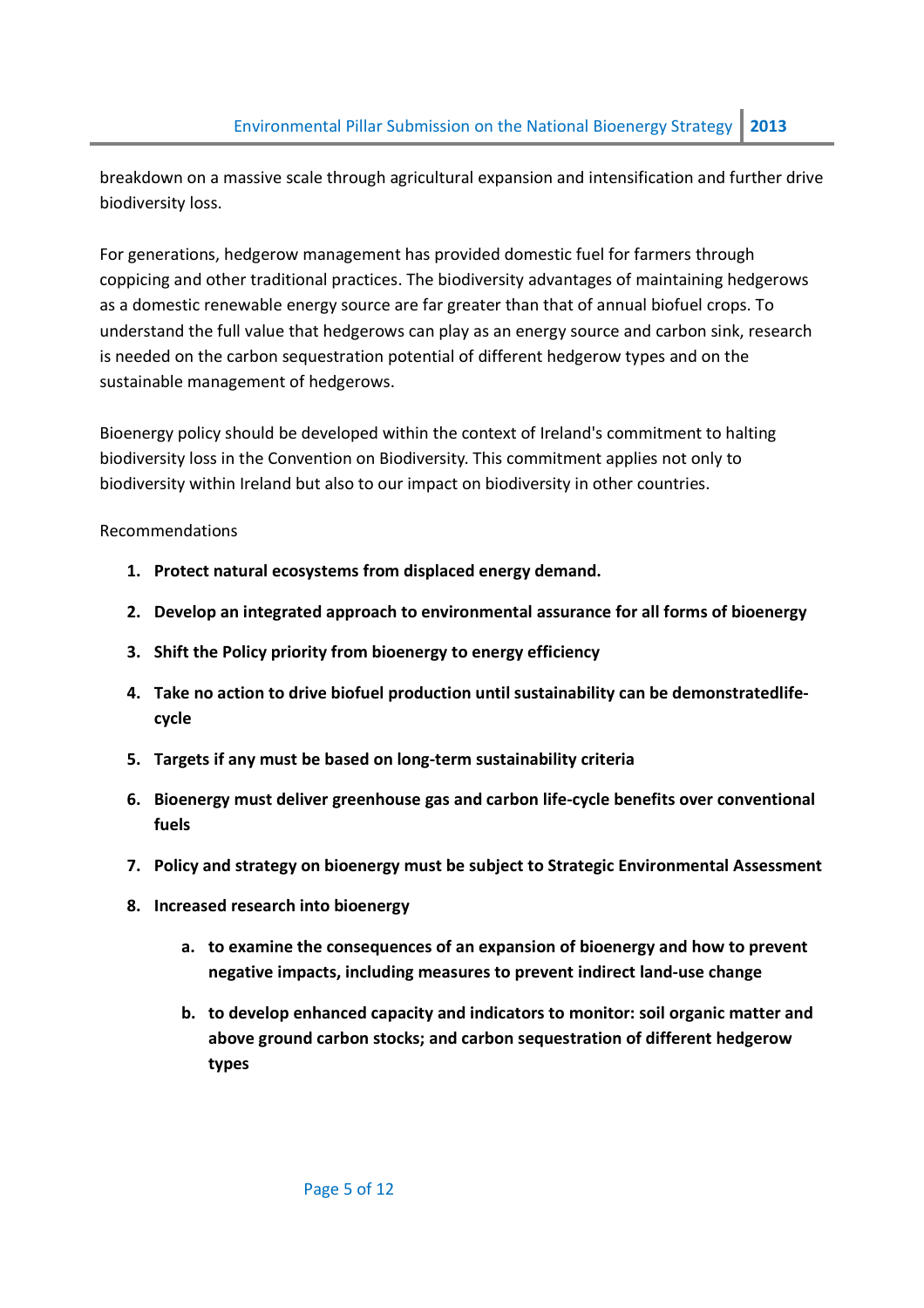#### Bioenergy and Air Quality

l

Wood-burning, especially at residential scale, emits significant levels of air pollution. Increased biomass combustion poses a threat to air quality and public health. A recent article of Acid News summarises the issue well5. Policy in relation to bioenergy must be integrated with air quality policy.

This leads to the following policy recommendations:

- Energy efficiency and demand reduction must be prioritised over alternative combustion fuels and emphasised as the primary means of achieving goals such as:
	- o Climate change mitigation and adaptation
	- $\circ$  Air pollution reduction
	- o Achieving energy security
	- o Eliminating energy poverty
	- o Achieving economic targets
- Air pollution should be factored into an analysis as to whether policy should seek to drive heating demand in particular towards being met by electricity, district heating or combustion at the level of individual residences/ small workplaces.
- Wood pellets and other low-emissions forms of bioenergy must be prioritised over highemissions forms of bioenergy. This is especially the case in urban areas.
- Strong emissions standards for wood-burning stoves, boilers etc. should be implemented as part of any bioenergy policy. In addition to strong minimum emissions standards, incentives should drive technology towards cleaner stoves and boilers.

In addition, the differential impact of transport biofuels compared to the fossil fuels they replace needs to be considered. The Air Quality Expert Group in the UK published a report in 2011 entitled "Road Transport Biofuels: Impact on UK air quality" which is relevant in this regard.<sup>6</sup>

<sup>5</sup> http://www.airclim.org/acidnews/small-chimneys-%E2%80%93-big-emissions

<sup>6.</sup> https://www.gov.uk/government/publications/road-transport-biofuels-impact-on-uk-air-quality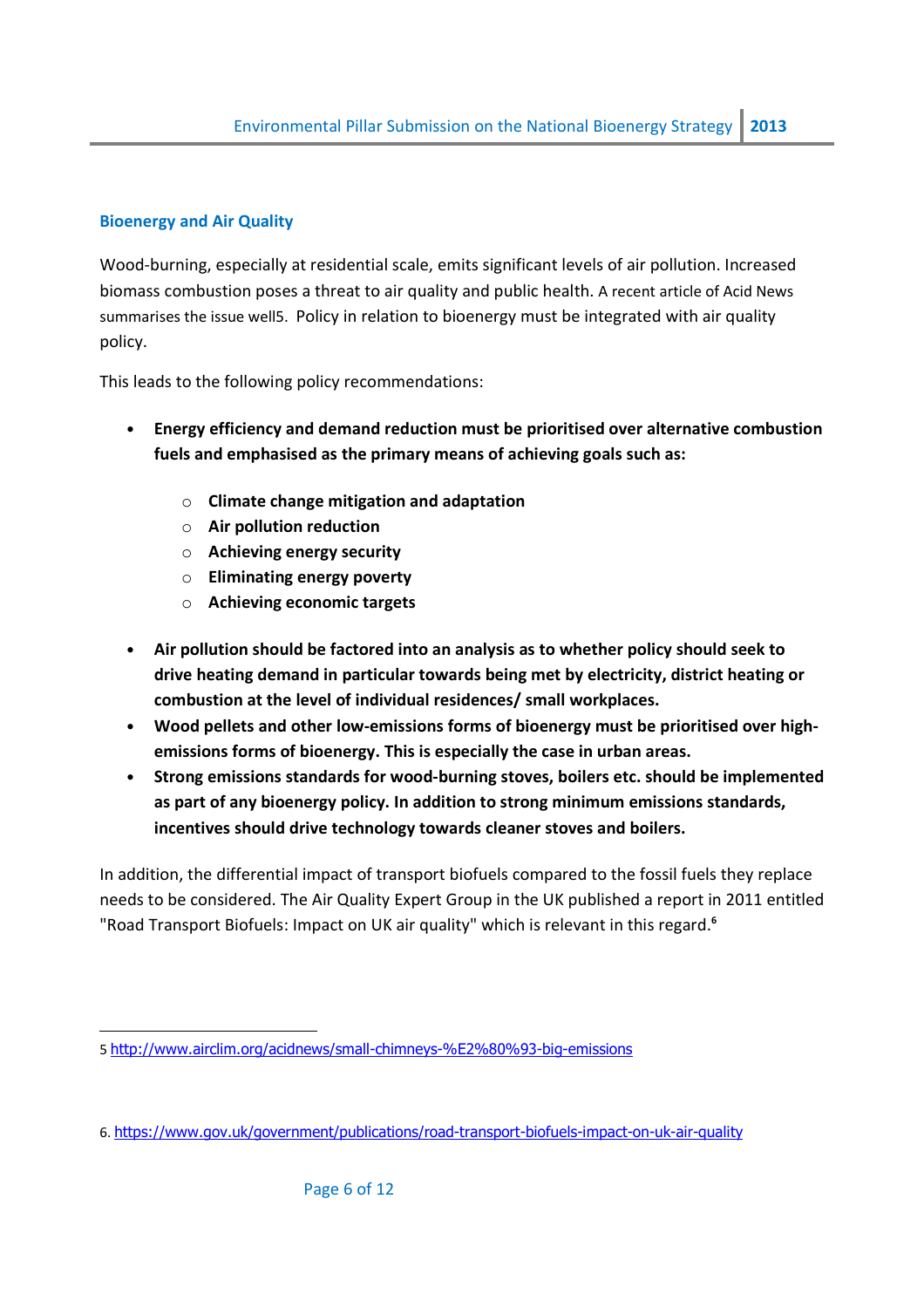#### Bioenergy and Transport

Incentives to the use of biofuels in transport should be dropped. Ireland has declared its support for the Commission's proposal to limit to 5% the amount of food-based biofuel which can be used to meet the 10% transport renewable energy target.<sup>7</sup> We urge the Irish Government to hold firm with this support and to move further on it by supporting the introduction of mandatory ILUC accounting for biofuels.

The United Nations Special Rapporteur on the Right to Food, Olivier De Schutter has written to Ireland as Presidency of the European Council recommending that EU targets for renewable energy in transport should be dropped. $^8$  As the Special Rapporteur points out:

"The available arable land in the EU is insufficient to produce all the needed feedstocks for biofuels that compliance with the Renewable Energy Directive would require. Consequently, the EU Member States must outsource biofuels production to developing countries in order to meet the targets set. The impacts on these countries are overwhelmingly negative and are alleged to infringe on the realization of the human right to adequate food."

EU policy currently allows biofuels which result in net increases in greenhouse gas emissions to benefit from policies originally developed in order to reduce greenhouse gas emissions. This perverse outcome means that the policies must be changed.

Whatever happens at EU level with the proposed ILUC Directive, Irish national policy should be committed to sustainability, based on good science. Therefore the use of biofuels which do not achieve significant greenhouse gas emission reductions should be actively discouraged by Irish policy. Even if EU law does not require it, Irish law should specify that. In order to meet the standard required for blending obligations, subsidies, tax exemptions or any other form of support, only biofuels which actually result in significant greenhouse gas emissions reductions will be considered in Ireland. Our commitments under the United Nations Framework Convention on Climate Change (UNFCCC) require this.

These considerations, applicable to transport biofuels, apply equally to all forms of bioenergy.

Recommendation: Incentives to the use of biofuels in transport should be dropped.

l

<sup>7.</sup> Dáil debate, 28th March 2013

<sup>8.</sup> Note on the Impacts of the EU Biofuels Policy on the Right to Food, Statement based on letter sent to EU institutions on 16 April 2013, http://www.srfood.org/index.php/en/component/content/article/1-latestnews/2813-special-rapporteur-urges-phase-out-of-eu-biofuel-incentives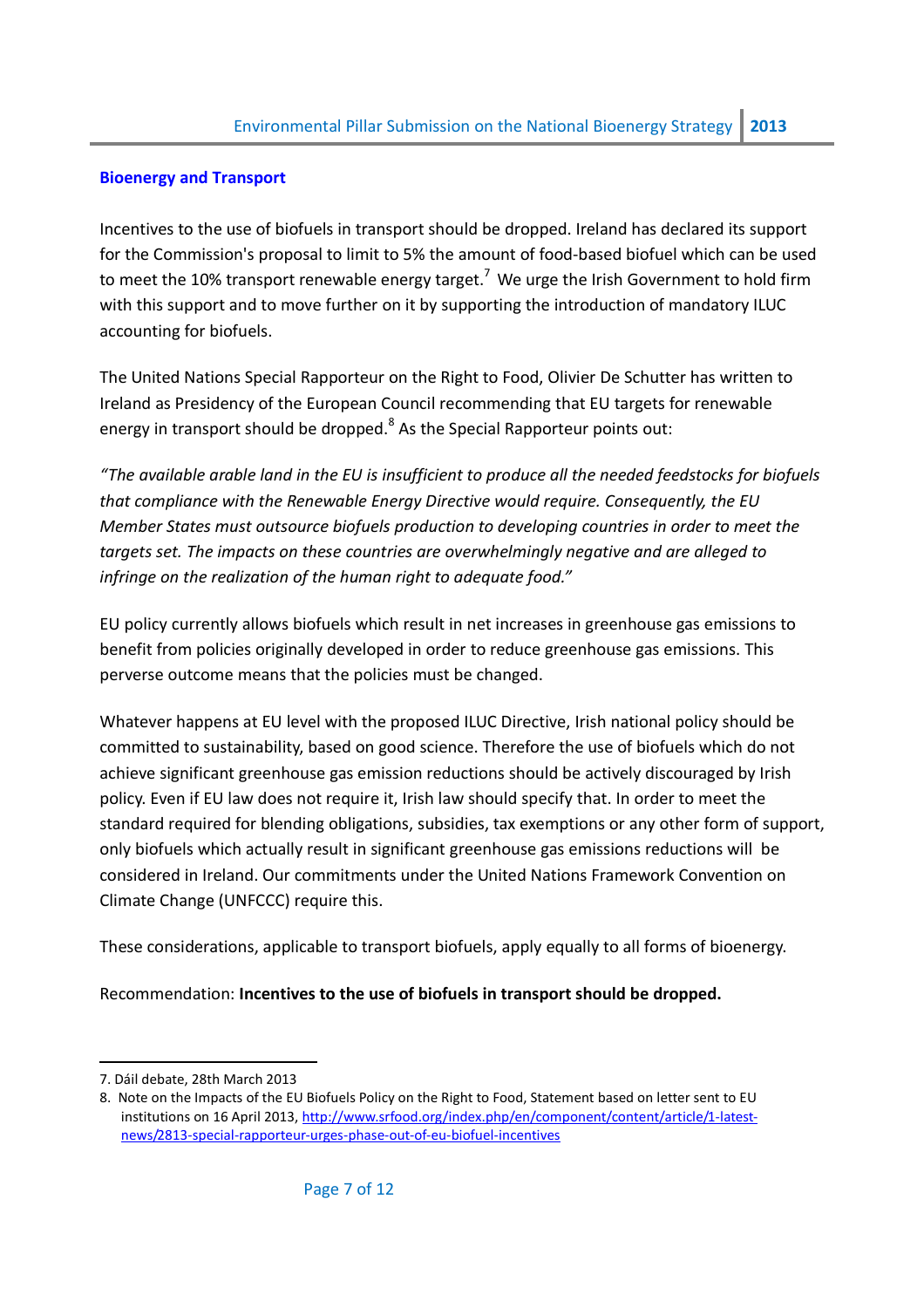#### Bioenergy from Wood

l

There is considerable scope for local biomass energy production particularly for space heating and electricity production using Combined Heat and Power (CHP) boilers, as demonstrated by the RASLRES project.<sup>9</sup> RASLRES's main aim is to increase the use and uptake of locally produced renewable bio-energy solutions in rural areas in the (Northern Periphery Programme) NPP region. The RASLRES pilot models use different technologies and biomass fuels to support locally managed – and owned – supply systems and business models for producing and using renewable energy. This is be achieved with the development and implementation of 'MSMs' (targeted market stimulation models) for rural renewable energy biofuels. The potential of the models being developed here with European funding is to combine the growing of native hardwood trees, enhancing biodiversity, creating local employment both directly and indirectly, supporting innovation and providing local sustainable nearly carbon-neutral energy.

However the current Irish forestry model relies on heavy use of fossil fuels for harvesting, transportation and processing, as well as fertilisers and herbicides, all of which incur substantial economic burdens cause environmental harm and need to be eliminated. Close-to-nature systems can dramatically reduce such external inputs.

Smaller scale local coppicing of mixed native hardwoods should also be part of any Bioenergy strategy, providing energy locally and involving farmers and rural communities in providing thinnings etc.

Wood gasification, pyrolysis and other low emission technologies need to be adapted to localised energy production consumption cycles.

The calorific value of the wood of different tree species, combined with their biodiversity value should be a consideration in development of new woodlands for bioenergy. Conventional coniferous forestry thinnings are of poor calorific value - whereas native hardwoods are of good calorific value, as shown in figure 2 below.

 Along with good hedgerow management, agroforestry offers an answer for local energy production - most farmers and growers could add value to their land by growing more trees and if they do it as a carefully designed agroforestry system they will improve the soil and increase the yield of their existing agricultural or horticultural enterprise whilst producing timber for a variety of uses. By growing native hardwoods, they can also use coppice management whereby cut stems give vigorous regrowth and a regime can be set up that provides regular timber supply. Broadleaf

<sup>9.</sup> Regional Approaches to Stimulating Local Renewable Energy Solutions http://www.raslres.eu/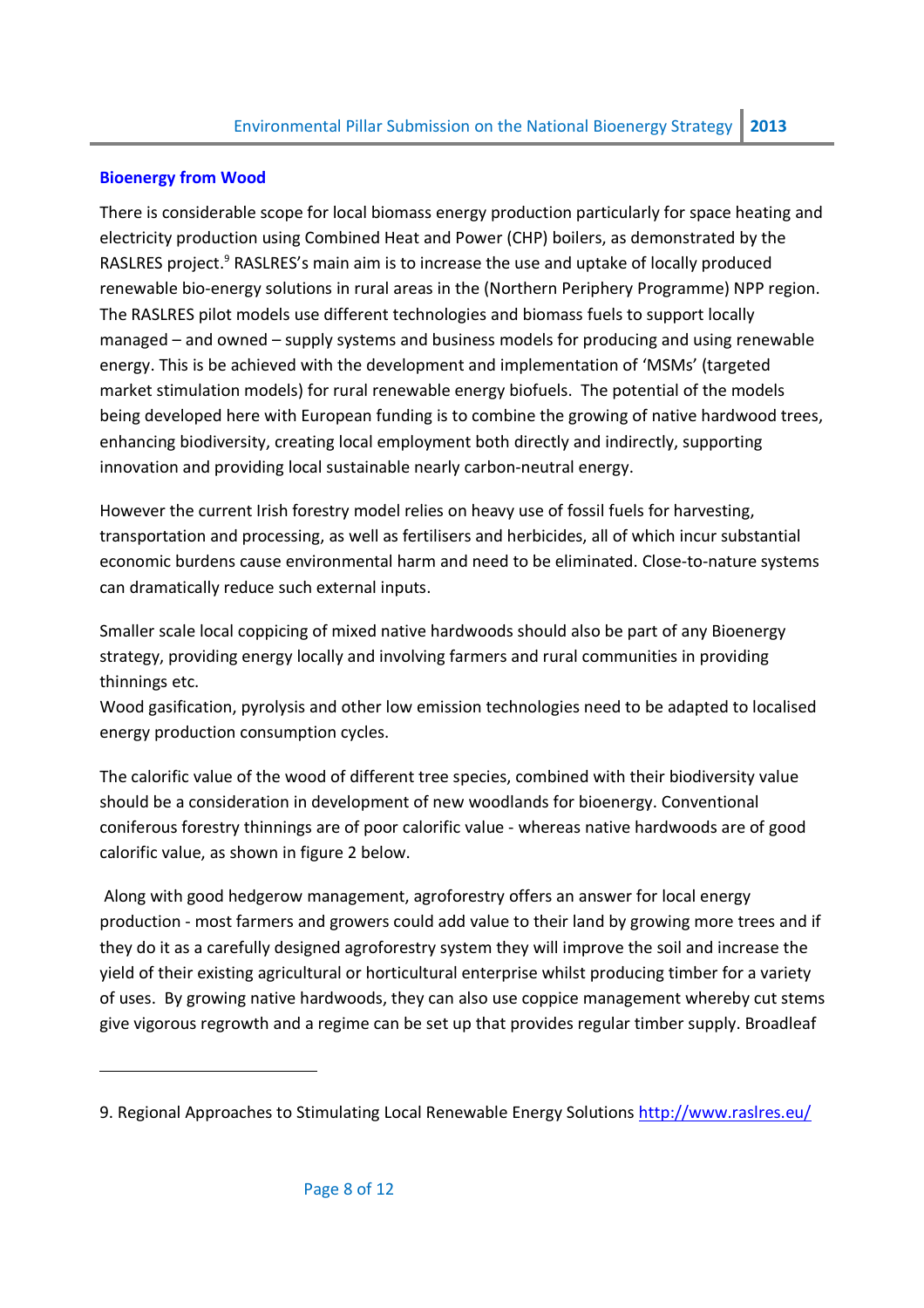coppicing is rapidly becoming a highly desirable, environmentally friendly and highly sustainable source of rural energy and also a source of economic value added, especially in disadvantaged areas where land may be poor and unsuitable for arable purposes. Agroforestry and coppice systems can be tailor made to site conditions and the specific requirements of the landowner.

| <b>Species</b>              | Green MC (wet basis) | kWh per Green tonne |
|-----------------------------|----------------------|---------------------|
| Ash                         | 32%                  | 3448                |
| Sycamore                    | 41%                  | 3044                |
| <b>Birch</b>                | 43%                  | 2668                |
| Oak                         | 47%                  | 2635                |
| European Larch              | 50%                  | 2722                |
| Douglas Fir                 | 51%                  | 2596                |
| Japanese & hybrid Larch     | 51%                  | 2653                |
| Elm                         | 58%                  | 1915                |
| Sitka Spruce                | 61%                  | 1705                |
| <b>Western Hemlock</b>      | 61%                  | 2040                |
| <b>Silver Fir</b>           | 62%                  | 1855                |
| Poplar                      | 64%                  | 1610                |
| W Red Cedar & Lawson Cyprus | 64%                  | 1755                |
| <b>Norway Spruce</b>        | 65%                  | 1787                |

Figure 2 Biomass Energy Centre of the UK Forestry Commission: "Wood as fuel technical supplement" (2010), page 5.

Recommendation: Promote closed cycle local Biomass projects nationally

Recommendation: Invest in decentralised provision of innovative power supplies from a wide range of sources to ensure greater energy security and thriving local economies.

Recommendation: A National Public Works programme should be implemented to convert the 50% of public forest estate not fit for commercial use $10$  back to mixed native woodlands where appropriate. This would form part of a new National Forest Strategy that would provide thinnings for Bioenergy among other benefits.

l

<sup>10</sup> McCarthy C, Report of the Review Group on State Assets and Liabilities 2011, p 73 http://per.gov.ie/wp-content/uploads/Report-of-the-Review-Group-on-State-Assets-and-Liabilities.pdf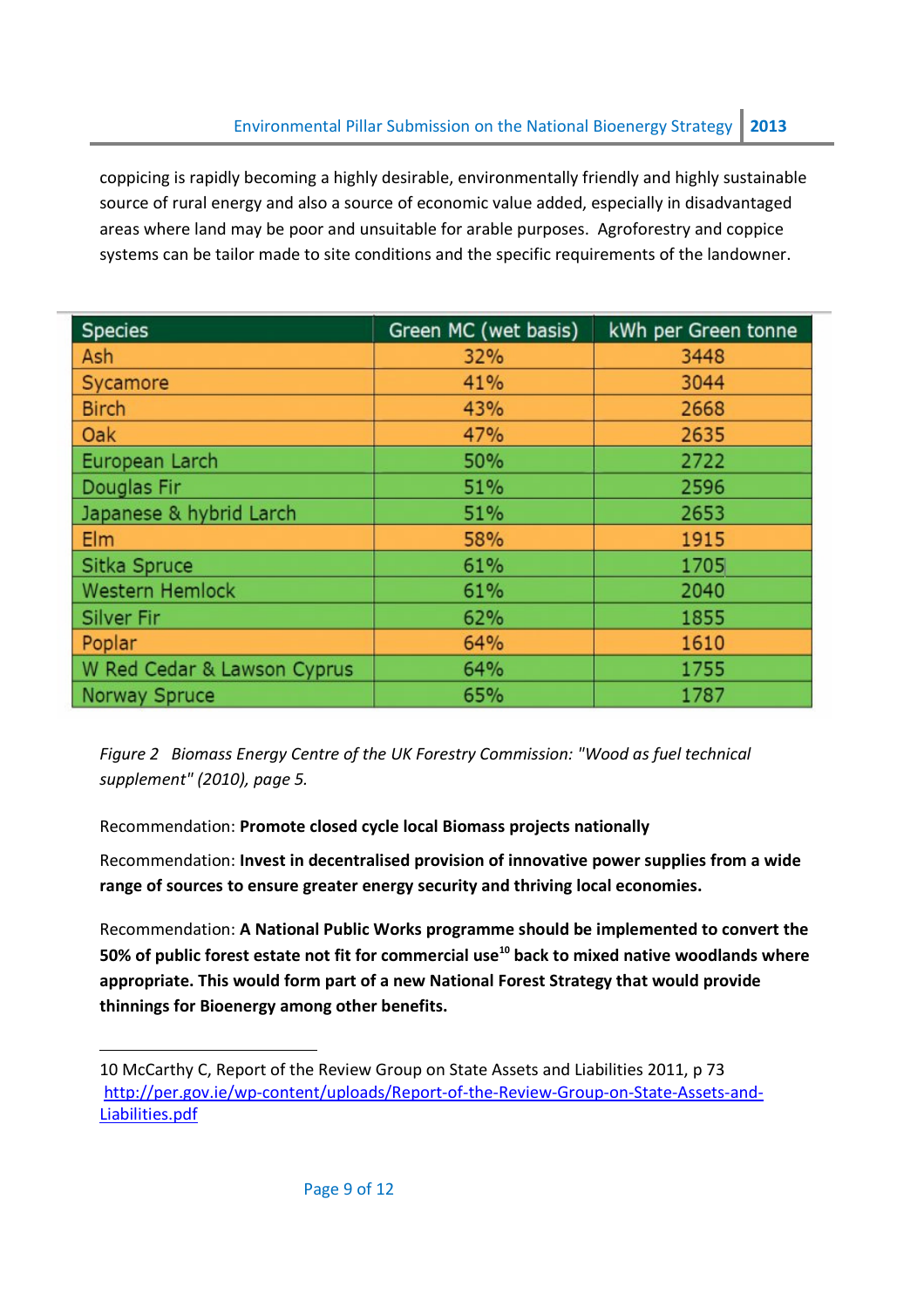#### Anaerobic Digestion

Ireland has a large food-based economy ranging from production to manufacturing and as such, has a large amount of bio-waste e.g. slurry and food waste. The delivery of Food Harvest 2020 will see dramatic increases in several of these resource streams. The development of anaerobic digestion plants would take advantage of these resources, and at the same time would address four areas of concern for the government: Requirement under Kyoto to reduce greenhouse emissions; Renewable Energy Directive (2009/28/EC; EU Landfill Directive (1999/31/EC; and the Water Framework Directive.

- 1. The Renewable Energy Directive (2009/28 EC), which requires Ireland to derive 16% of its energy from renewable sources by 2020.
- 2. The Landfill Directive (1999/31/EC), which calls for the diversion of 35% of biodegradable waste produced in 1995 away from landfill disposal by 2016. This amounts to 1.8 million tonnes diverted by 2016. In addition, to comply with the Landfill Directive, Ireland has adopted Regulations to prevent the disposal of food waste into landfills and requires such to be composted. (The Waste Management (Food Waste). Regulations 2009 and European Union (Household Food Waste and Bio -Waste) Regulations 2013 (S.I. No. 71 of 2013).
- 3. The Nitrates Directive (1991/676/EEC), which requires the reduction of water pollution caused by nitrates from agricultural sources with the primary emphasis being on the management of livestock manures Under the Nitrates Regulations (S.I. 610 of 2010) farmers must not apply more than 170kgs of nitrogen from livestock manure per hectare per year.

Currently, Ireland produces up to one million tonnes of food waste annually, which could be a substantial source of feedstock for AD plants. Additionally, the agriculture sector also produces around 40 million tonnes of slurry annually, which is another potential feedstock for AD plants.

Currently, there are only four AD plants in Ireland and very little food waste is currently being used as feedstock. As opposed to this, there are 6,800 large scale AD plants in Germany, 550 in Austria and new ones being developed in the UK continually. WRAP, which is an organisation funded by all four governments within the UK to reduce waste has developed The Anaerobic Digestion Loan Fund (ADLF), which is a £10m fund designed to support the development of new AD capacity in England.<sup>11</sup> The fund aims to support 300,000 tonnes of annual capacity to divert food waste from landfill by 2015. This progressive thinking will assist in the development of AD plants and provide needed capital to get projects up and running.

l

<sup>11</sup> http://www.wrap.org.uk/content/ad-loan-fund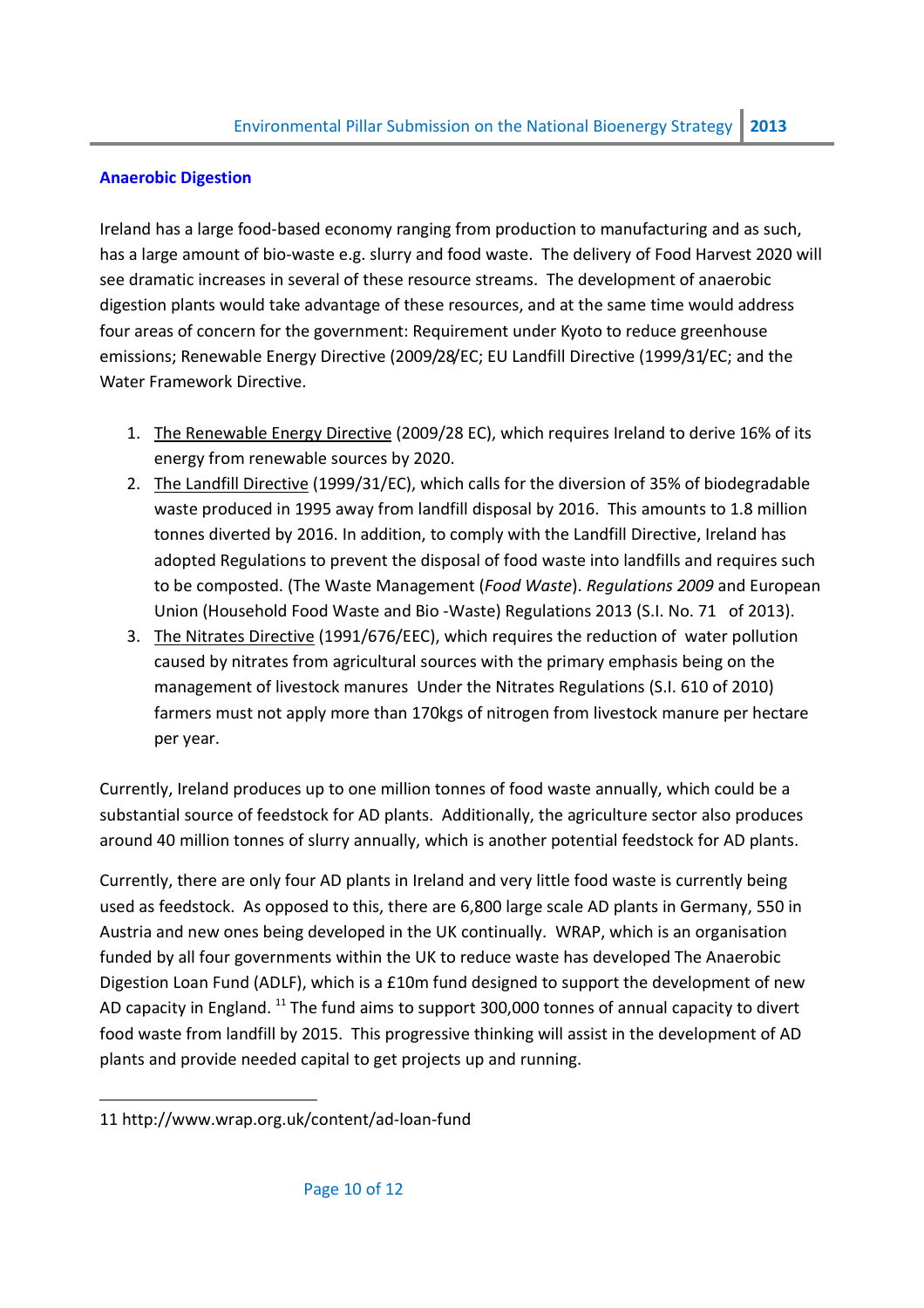The Joint Oireachtas Committee on Communications, Energy and Natural Resources published its 4<sup>th</sup> Report on the Development of Anaerobic Digestion in Ireland in Jan 2011. It calls for the construction of 1,000 380kW AD plants within the next ten years. We call on the government to actively adopt measures to encourage the growth of this sector in order to achieve this target.

The REFIT rate for selling electricity produced by AD plants is very low, at €.15/kWh. In Northern Ireland, the Feed-in Tariff is 22p per kWh and in Germany it's €.215/kWh. There is no financial incentive for the development of a commercial AD culture in Ireland. If the Government cannot invest 'significant State capital investment', the Department should reconsider its REFIT rate to encourage the construction of AD plants.

As mentioned above, WRAP in the UK has developed an AD loan fund to assist individuals/businesses in constructing AD plants. A similar loan structure could be adopted here. Additionally, the government could provide a loan guarantee programme similar to the US Small Business Administration (SBA), which works with financial institutions to loan money to businesses. If the loan is approved, it is guaranteed by the SBA.

Recommendation: Create a beneficial economic regime for the development of anaerobic digesters and increase the feed-in-tariffs in the current power purchase agreements to make it economically viable for electricity produced from anaerobic digesters to be sold onto the national grid.

Recommendation: Research into establishing local feedstock supply chains and into sustainable uses of digestate should be prioritised.